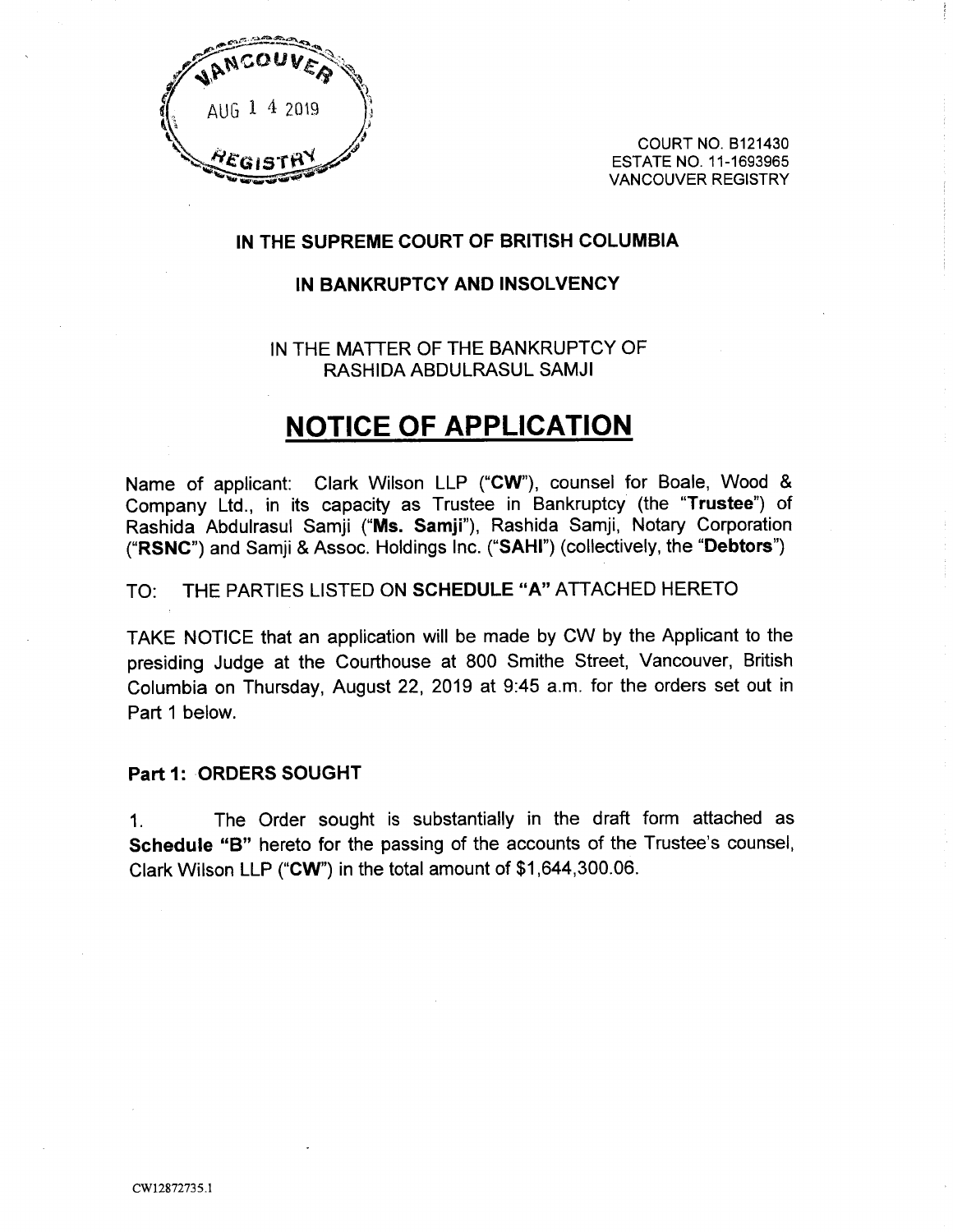### Part 2: FACTUAL BASIS

### Background

1. The background of the administration of the Estate is set out in the Trustee's Preliminary Report filed on January 3, 2013, the Trustee's First Report to the Court filed March 13, 2015 and the Trustee's Second Report to the Court dated November 20, 2015 (collectively, the "Reports").

2. As set forth in the Reports:

- (a) Ms. Samji was a notary public of British Columbia;
- (b) The Debtors operated a scheme whereby Ms. Samji represented to over 200 investors (the "**Investors**") that they could make an investment by placing funds in her notary trust account that would then be used, without direct access, as collateral for loans in foreign countries where the Mark Anthony Group conducted its wine business (the "Scheme");
- (c) Ms. Samji represented that the Investors would receive interest-like annual returns of 12% and more;
- (d) Between 2003 and 2012, the Debtors received over \$100 million from the Investors;
- (e) Contrary to Ms. Samji's representations, the Scheme was not related in any way to the Mark Anthony Group and the Trustee found no indication that the Investors' funds (the "Funds") were used for investment. Instead, the Trustee understood that the Funds were initially deposited to accounts in the name of RSNC and then disbursed to SAHI, Ms. Samji and others;
- (f) A number of Investors commenced lawsuits (the "Investor Actions") against the Debtors, claiming that the Scheme was a Ponzi scheme that paid false "returns" to Investors from Funds placed in the Scheme by other Investors;
- (g) In or around January 2012, the British Columbia Securities Commission (the "Securities Commission") commenced an investigation of the Scheme, took possession of the Debtors' books and records, froze the Debtors' accounts and liened secured eight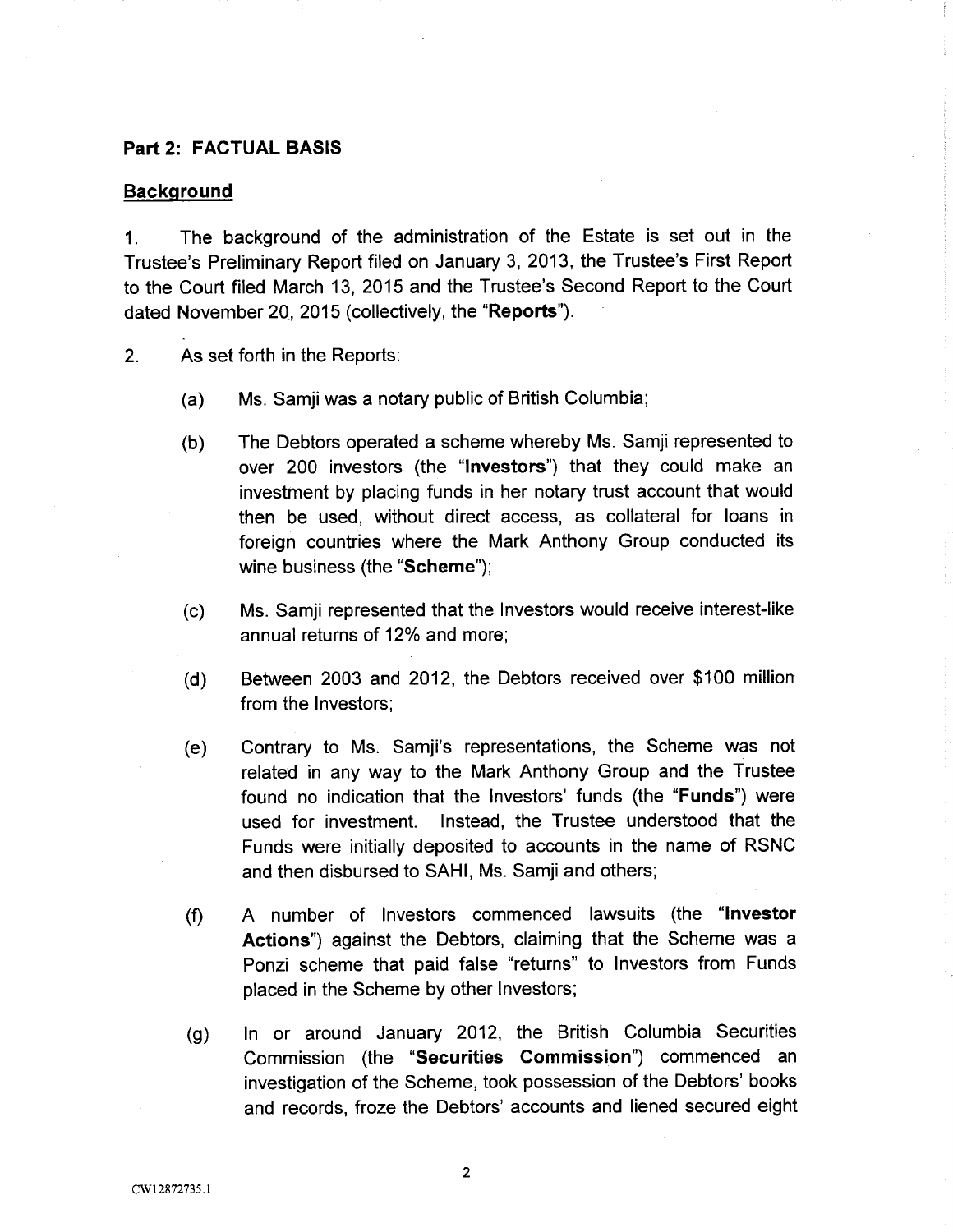properties held (wholly or in part) by Ms. Samji and associated with the Scheme (the "Lands");

- (h) On February 8, 2012, the Society of Notaries of British Columbia (the "Notaries' Society") obtained an Order of this Court <sup>a</sup>ppointing a custodian over the assets of RSNC in order to manage <sup>M</sup>s. Samji's notarial practice;
- (i) On April 3, 2012, the Securities Commission obtained an Order of <sup>t</sup>his Court appointing MNP (the "Receiver") as the Receiver over funds held in the accounts of SAHI at the Toronto Dominion Bank <sup>a</sup>nd Vancouver City Savings and Credit Union;
- (j) On December 6, 2012, the Receiver made an unsuccessful <sup>a</sup>pplication to expand its powers to include control over the other <sup>p</sup>roperty of the Debtors so that the Receiver could continue its <sup>i</sup>nvestigation of the Scheme and recover funds to be distributed to Investors in accordance with further Order. At the same time, the <sup>R</sup>eceiver further sought, unsuccessfully, to stay the bankruptcy <sup>p</sup>roceedings against the Debtors on the basis that the Trustee's <sup>d</sup>uties would be duplicative and unnecessary. The Receiver's <sup>a</sup>pplication was successfully opposed by the Trustee and others <sup>a</sup>nd was ultimately dismissed;
- (k) Subsequently, as part of its investigation of the Debtors, the Royal <sup>C</sup>anadian Mounted Police (the "RCMP") seized books and records <sup>r</sup>elating to the Scheme, including books and records previously <sup>s</sup>eized by the Securities Commission; and
- (I) On March 2, 2012, a class action was commenced in the case of Jer et al v Samji et al, BCSC Vancouver Registry No. S-121627 <sup>a</sup>gainst the Debtors, the financial institutions the Debtors operated <sup>t</sup>hrough and the Notaries' Society. Settlements have been reached iin the class action proceedings.

<sup>3</sup>. In May 2016, Ms. Samji was convicted in the BC Provincial Court of theft <sup>a</sup>nd fraud on criminal charges in relation to the Scheme.

### <sup>E</sup>ngaqement of CW as Counsel for the Trustee

<sup>4</sup>. On December 5, 2012, the Debtors were assigned into bankruptcy <sup>p</sup>ursuant to section 49 of the Bankruptcy and Insolvency Act, R.S.C. 1985, c. B-3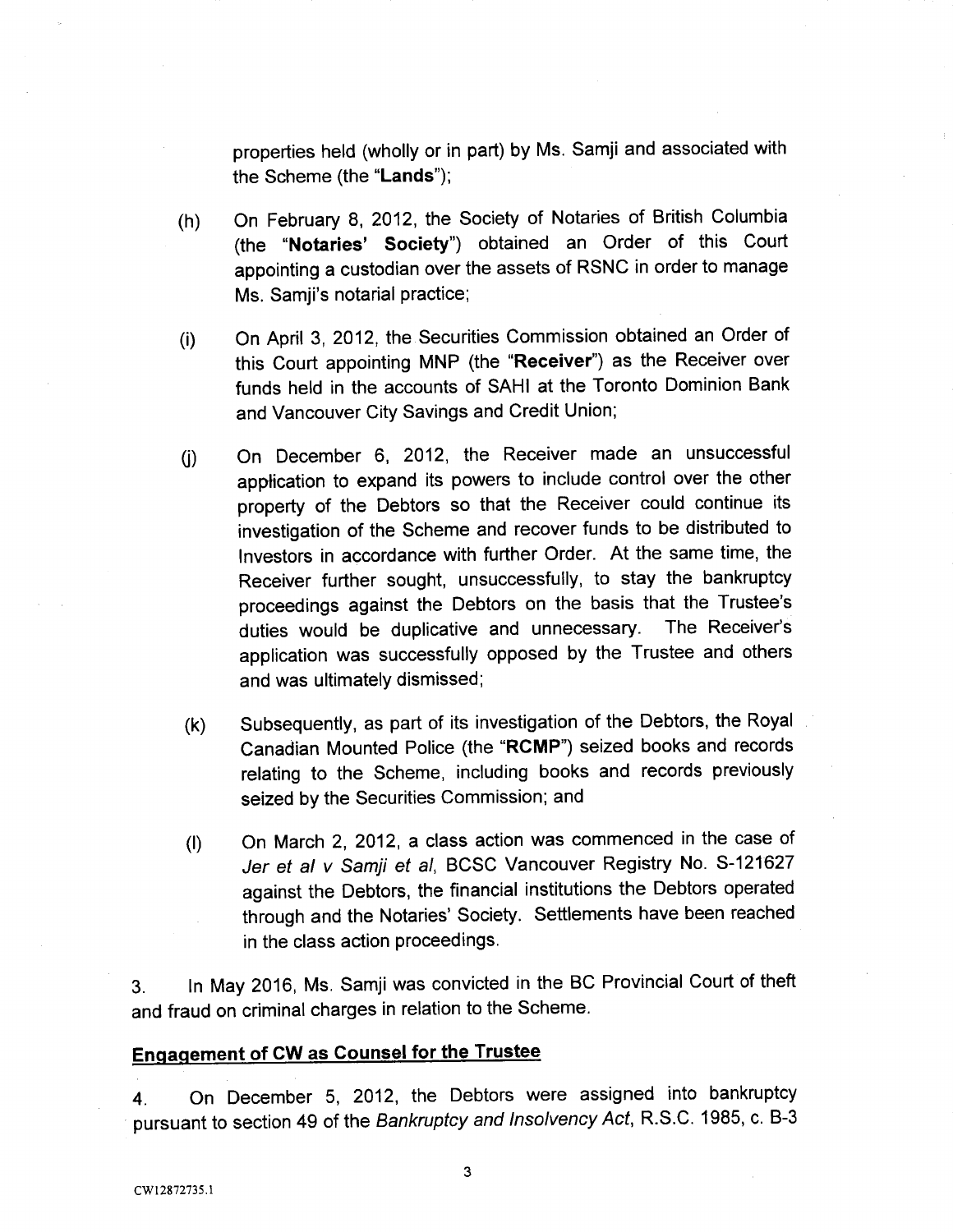(the "BIA") and the Trustee was appointed as the trustee of the Debtors' bankruptcy estates (the "Estate").

5. On June 26, 2013, this Court issued an order consolidating the actions against each of the Debtors and their respective estates into a single action under Court No. 6121430. The Trustee was directed and authorized to administer the consolidated Estate of the Debtors.

6. In or around February 2013, Dentons Canada LLP ("Dentons") was retained by the Trustee to act as its counsel in connection with the Trustee's administration of the Estate.

7. At that time, Christopher Ramsay was a partner of Dentons and lead counsel to the Trustee in connection with this matter.

8. In or about February 2014, Mr. Ramsay left Dentons to continue his practice as a partner at CW.

9. On or about March 21, 2014, the inspectors of the Estate (the "Inspectors") resolved to engage CW as the Trustee's counsel and, as of April 4, 2014, CW became the solicitor of record for the Trustee in place of Dentons.

10. On April 14, 2016, Madam Justice Gerow granted an order approving the fees and disbursements of CW for services provided as counsel for the Trustee from March 20, 2014 to February 1, 2016, which was in the total amount of \$985,571.27 (the "2016 Taxation"). At the time of the application, Madam Justice Gerow was seized of these bankruptcy proceedings. Her Ladyship is no longer seized of these proceedings.

### Complexity of Work Performed by CW and Value of Assets Realized

11. This engagement has, to date, dealt with a large-scale fraudulent investment Scheme that involves hundreds of investors who invested, in the aggregate, approximately \$100 million over an approximate 10-year period.

12. The complexity of the Scheme made establishing the basic factual matrix extremely difficult. The following appears to be the characteristics of the Scheme:

(a) when an Investor invested Funds, such Funds were deposited into a series of pooled accounts;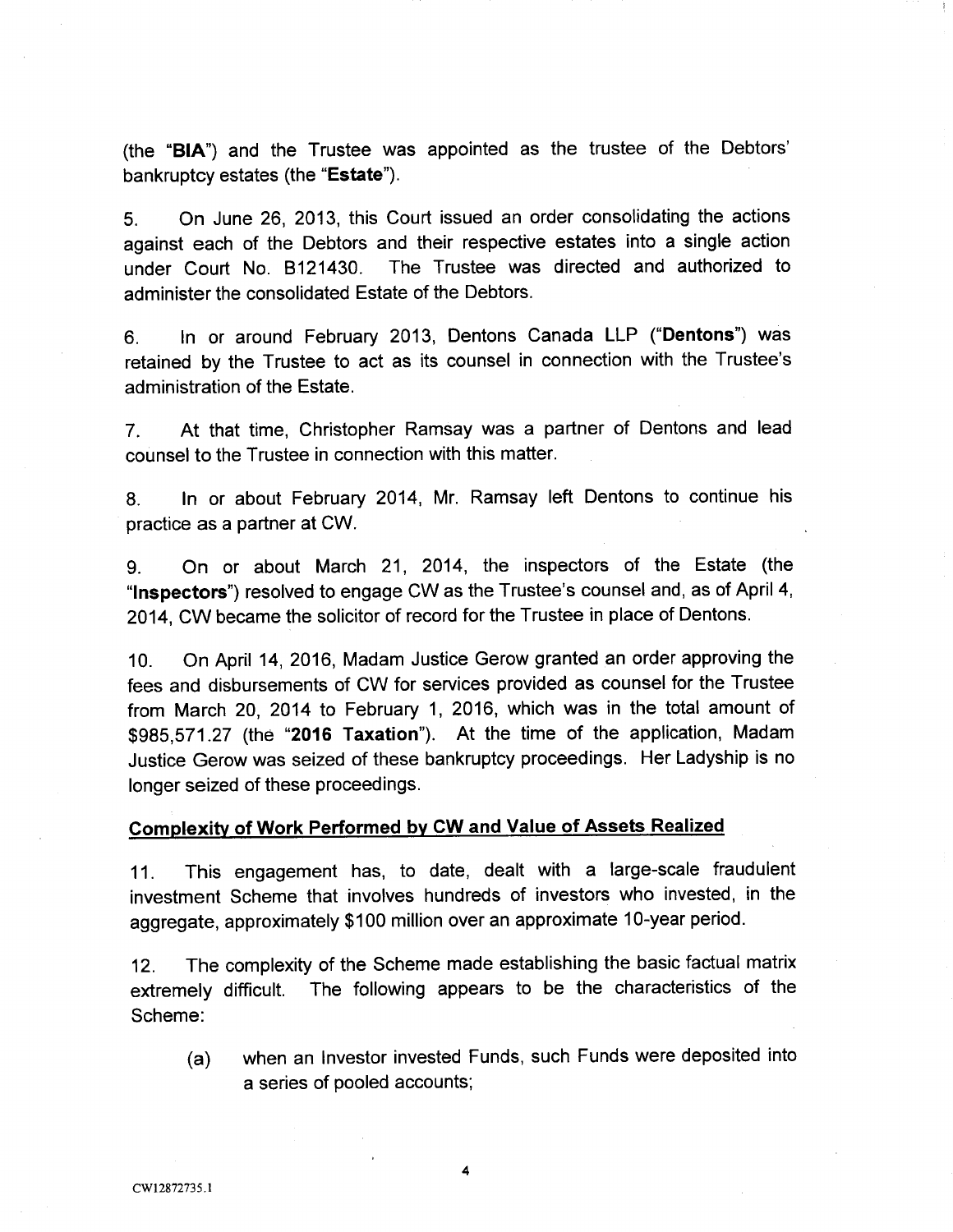- (b) when Investors subsequently received disbursements from the Scheme, these disbursements, in some cases, came from the pooled account into which such Investor's Funds were deposited, but in some cases came from other pooled accounts;
- (c) disbursements were also paid out of pooled accounts to non-Investor third parties apparently on the direction of Investors;
- (d) in some cases, Investors' requests for disbursements of Funds to third parties were documented, but in other cases, no such documentation appeared to be available;
- (e) some Investors appeared to earn a certain rate of interest return on their Funds whereas other Investors appeared to earn interest returns in an inconsistent manner; and
- $(f)$  some investors appeared to earn further returns as a form of "commission" for inducing new Investors under commission arrangements which were at least, in some cases honoured by the Debtors, though they may not have been privy to the details thereof.

13. As an end result of this partially documented, circuitous flow of Funds and disbursements, establishing ownership over the distributed and non-distributed Funds was a major logistical and legal challenge. Further, investigating whether certain Investors had made profits or losses in this complicated matrix while lacking substantial information was equally difficult.

14. In addition to the forensic challenges, the Trustee and its counsel have needed: to liquidate the Lands acquired with the Funds; participate in proceedings brought by certain Investors to group the Investor Actions under a class proceeding; and engage with the Securities Commission, the RCMP, and the custodian of the Debtors with regard to their investigation of the Scheme.

15. The forensic services of MNP Ltd. (the "Forensic Accountant") were retained by the Trustee to perform an analysis of all the financial documents gathered from various sources, including those documents seized by the Securities Commission and the RCMP. The investigation into each of the transactions made by Ms. Samji from her various accounts was and continues to be a laborious ongoing and complex process.

5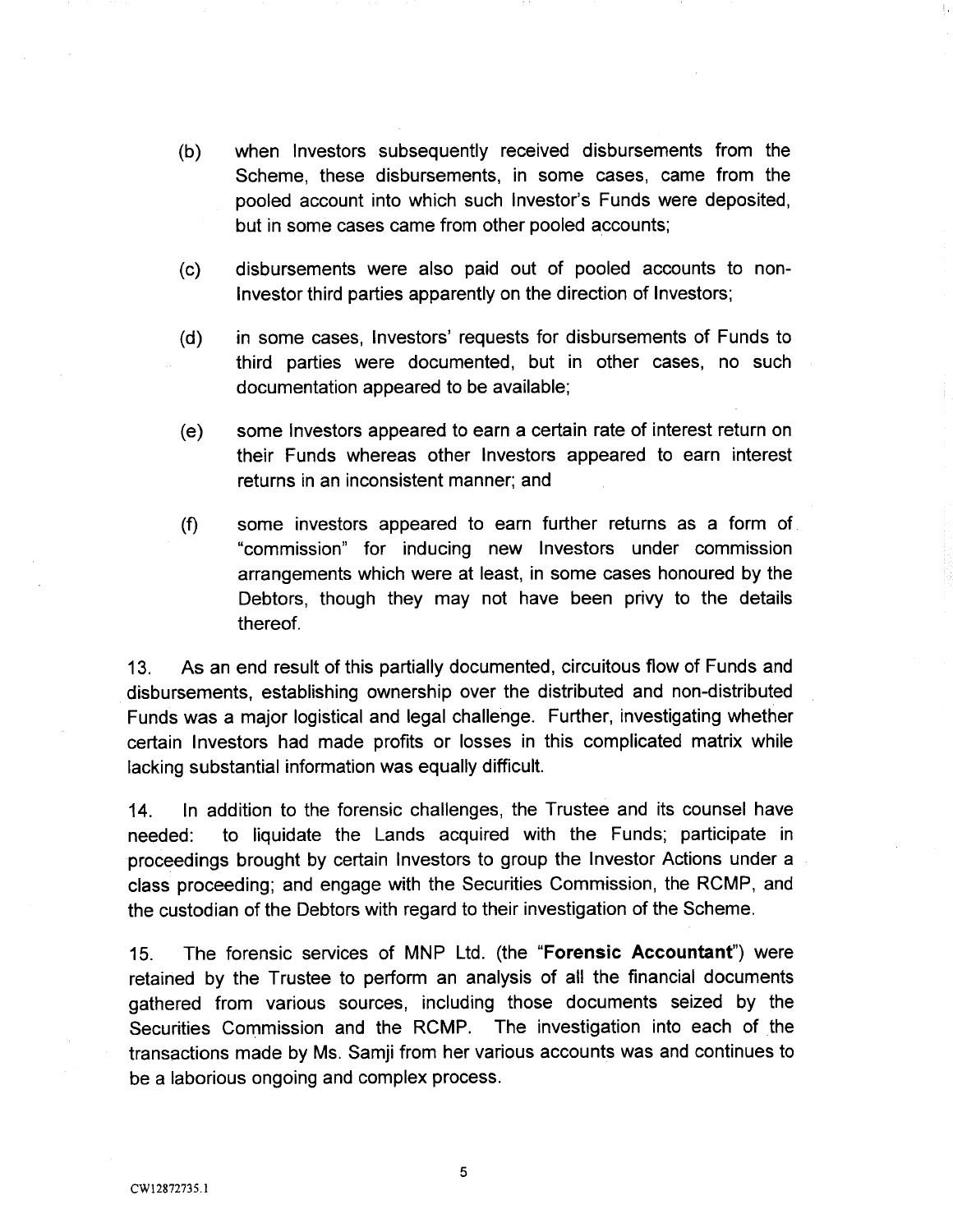16. The complexity of the Scheme resulted in a number of legal alternatives available to the Trustee in regards to collecting Funds properly part of the Estate. As part of its services offered to date, CW has provided advice on multiple potential causes of action, many with different limitation periods, legal requirements, and probabilities of success.

17. In order to realize assets for the Estate, the Trustee took collection steps against those Investors who appeared to receive, directly and/or indirectly, more than they had invested in the Scheme (the "Net Winners"). Recovery efforts were complicated by the legal status of the Net Winners and other recipients of Funds, who were individuals, corporations, notaries, and charities, some of whom had unknown identities. Each type of Net Winner required different approaches to tracing and recovery of Funds.

18. Since the time of the 2016 Taxation, CW's efforts have been predominantly focused on pursuing recovery against the Net Winners. A number of actions against Net Winners have been commenced, resulting in some cases in lengthy investigations and settlement negotiations, and in others in extensive preparation for hearings and trial (including a trial, Summary Trial Applications, Examinations for Discovery and extensive document discovery and exchange).

19. To date, one action against a Net Winner has proceeded to trial, with the Trustee successfully obtaining judgment against the Net Winner in Boale, Wood & Company Lfd. v. Whitmore, 2017 BCSC 1917 [Whitmore], for the return to the Estate of the profits the Net Winner received from the Scheme. The decision of Mr. Justice G.C. Weatherill in Whitmore is the most comprehensive decision rendered by a Court in Canada to date, confirming a bankruptcy trustee's legal ability to recover funds received by Net Winners in a Ponzi scheme. The Whitmore decision has been advantageous to the Trustee as it has assisted with persuading other Net Winners into entering into provident settlements with the Estate.

20. In summary, the complexity of the proceedings required CW to advise the Trustee on a broad range of areas including insolvency, commercial litigation, real estate, privacy law, trusts and administrative law. CW utilized a core legal team of two insolvency lawyers and four civil litigators, while also drawing on the experience of other colleagues on discrete matters as they arose.

21. To date, the total sum of \$7,287,284.53 has been recovered for the benefit of the Estate. CW submits that the vast majority of these recoveries were obtained during CW's engagement as counsel for the Trustee.

6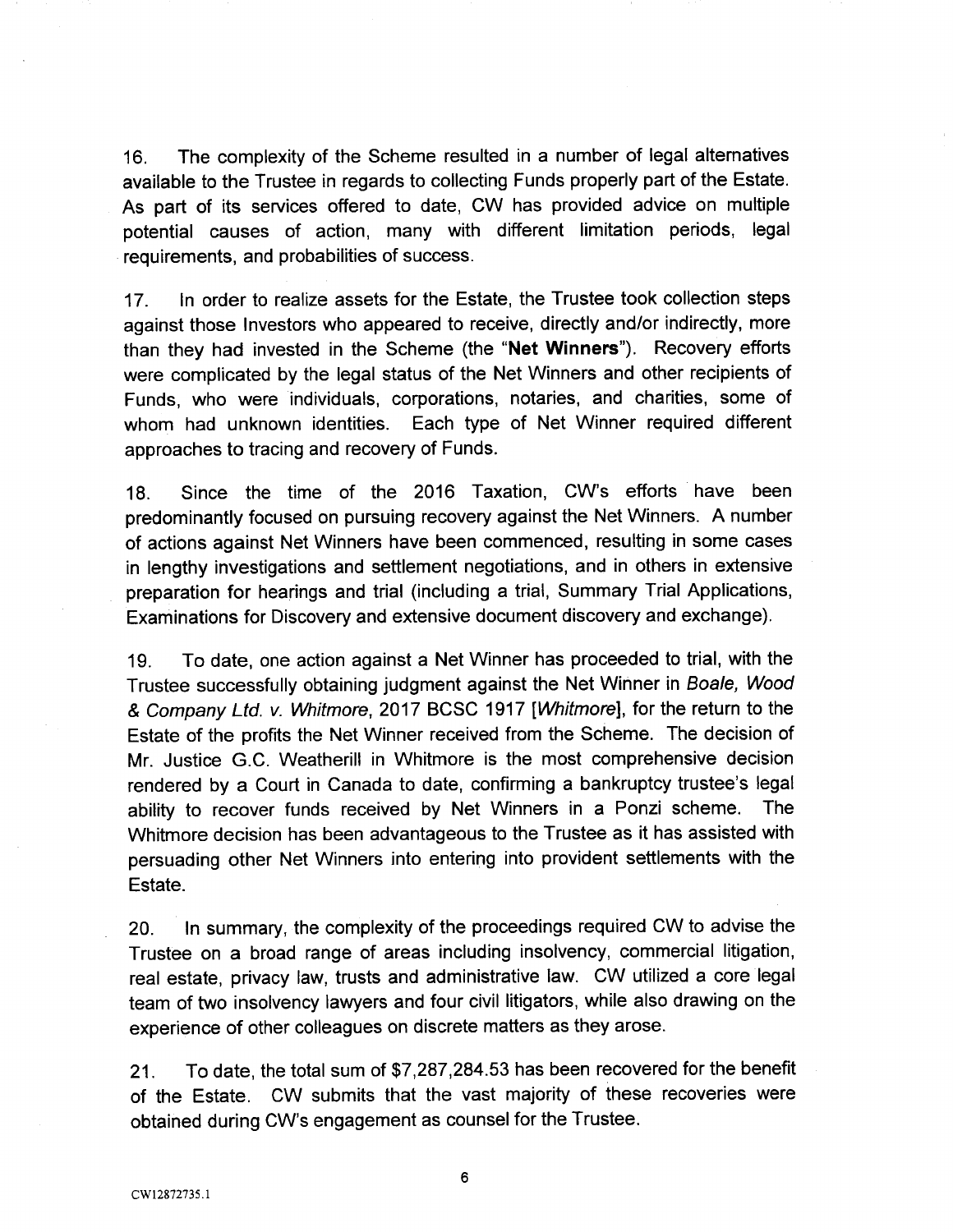22. In addition, many of CW's recovery efforts initiated and/or continued on behalf of the Trustee, such as unresolved actions against Net Winners, remain ongoing. As such, the value of the assets that will be realized will not be known until a future time.

### Part 3: LEGAL BASIS

1. The Trustee has a prima facie right to be paid its fees and disbursements, including those of its counsel from a bankruptcy estate in priority to others. Shevas Irons Management Ltd. (Re), 2013 BCSC 1657 ("Shevas").

2. The leading case on approval of the accounts of a Receiver is Federal Business Development Bank v. Belyea (1983), 46 CBR (NS) 244 (NB CA) ("Belyea"), in which Mr. Justice Stratton of the New- Brunswick Court of Appeal held at paragraphs 3 and 9:

> There is no fixed rate or settled scale for determining the amount of compensation to be paid a receiver. He is usually allowed either a percentage upon his receipts or a lump sum based upon the time, trouble and degree of responsibility involved. The governing principle appears to be that the compensation allowed a receiver should be measured by the fair and reasonable value of his services and while sufficient fees should be paid to induce competent persons to serve as receivers, receiverships should be administered as economically as reasonably possible. Thus, allowances for services performed must be just, but nevertheless moderate rather than generous.

> The considerations applicable in determining the reasonable remuneration to be paid to a receiver should, in my opinion, include the nature, extent and value of the assets handled, the complications and difficulties encountered, the degree of assistance provided by the company, its officers and its employees, the time spent, the receiver's knowledge, experience and skill, the diligence and thoroughness displayed, the responsibilities assumed, the results of the receiver's efforts, and the cost of comparable services when performed in a prudent manner.

3. The principles set out in Belyea have been adopted in most Canadian jurisdictions, including British Columbia: see Bank of Montreal v. Nican Trading

 $\overline{7}$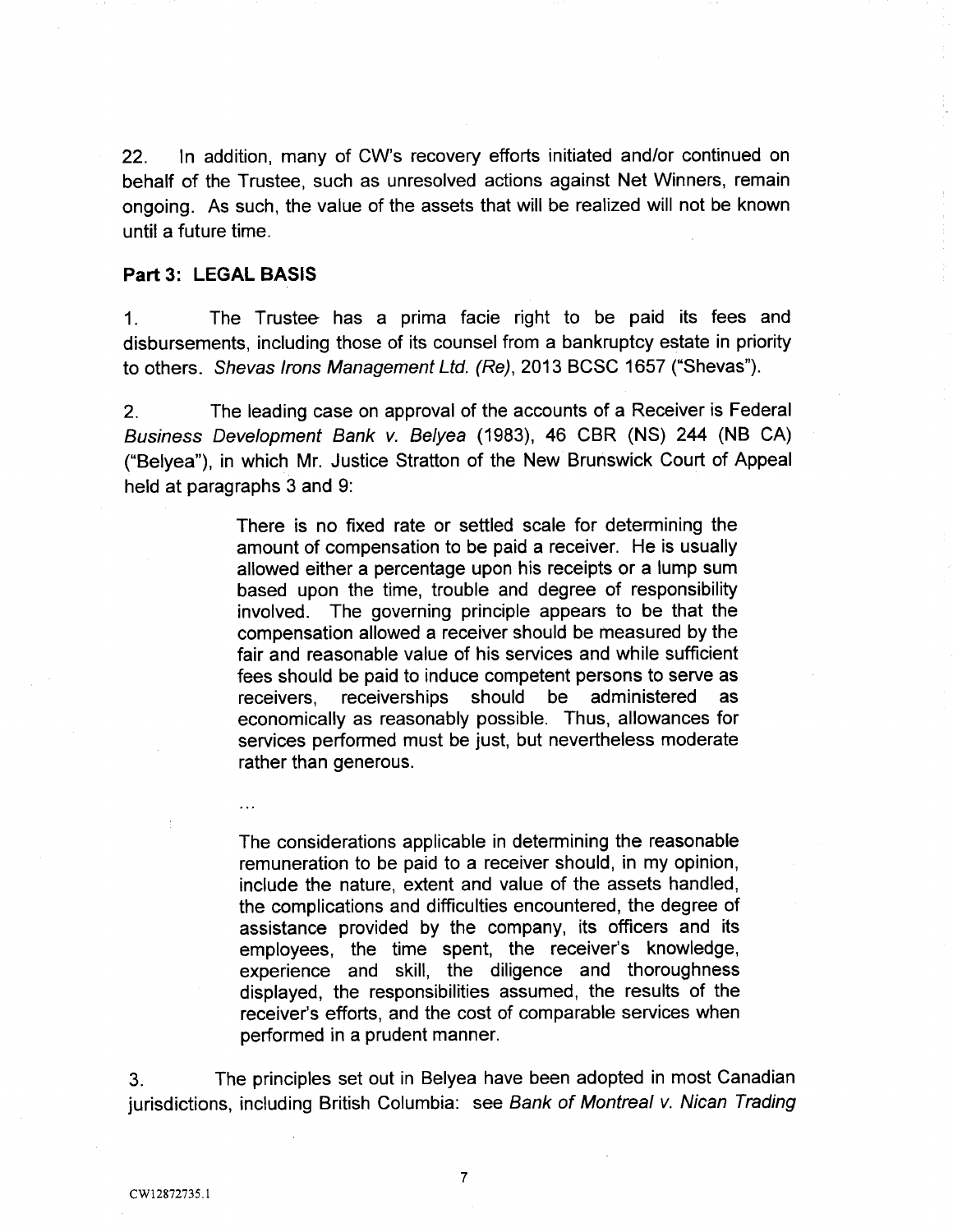Co. (1990), 78 CBR (NS) 85 (BC CA) and apply equally to Receivers or Trustees: see Shevas.

4. In Confectionary Yours lnc., Re (2002), 36 CBR (4th) 200 (Ont CA) the Court accepted that, subject to any specific issues arising out of a consideration of the Belyea factors, "fair and reasonable compensation can, in proper circumstances, equate to remuneration based on hourly rates and time spent." In that respect, the Court followed the decisions in Chartrand v. De la Ronde (1999), 9 CBR (4th) 20 (Man QB), Peat, Marwick Limited v. Farmstart (1983), 61 CBR (NS) 127 (Bask QB), and Prairie Palace Motel Ltd. v. Carlson (1980), 35 CBR (NS) 312 (Bask QB), where the Courts in each case approved the remuneration of receivers on the basis of the hours spent at their standard hourly rate.

5. In this case, the fees charged by the Trustee's counsel represent the hourly rates of its lawyers and legal support staff multiplied by the time spent on various matters.

6. In addition, a consideration of the Belyea factors supports approval of the Trustee's counsel fees in this matter. In particular:

- a. the CW insolvency lawyers advising the Trustee have a high degree of skill and expertise required to advise the Trustee on a large scale bankruptcy proceeding of this nature. CW further enhanced time and cost efficiencies for the Trustee by involving CW lawyers who have the specialized skill and expertise to assist the Trustee on discrete issues involving real estate, litigation and other matters as they arose;
- b. as the many payments of Funds in and from the Scheme were inconsistently accounted and poorly documented, the legal actions taken to investigate the Samji Group's activities and reclaim the Estate's funds were extremely complex and required CW to analyze and advise the Trustee on a broad range of legal issues; and
- c. the legal services provided by CW for the Trustee have directly contributed to the recoveries obtained during CW's engagement as counsel. To date, the total sum of \$7,287,284.53 has been recovered for the Estate and CW submits that the vast majority of these recoveries were obtained during CW's engagement as counsel for the Trustee;

s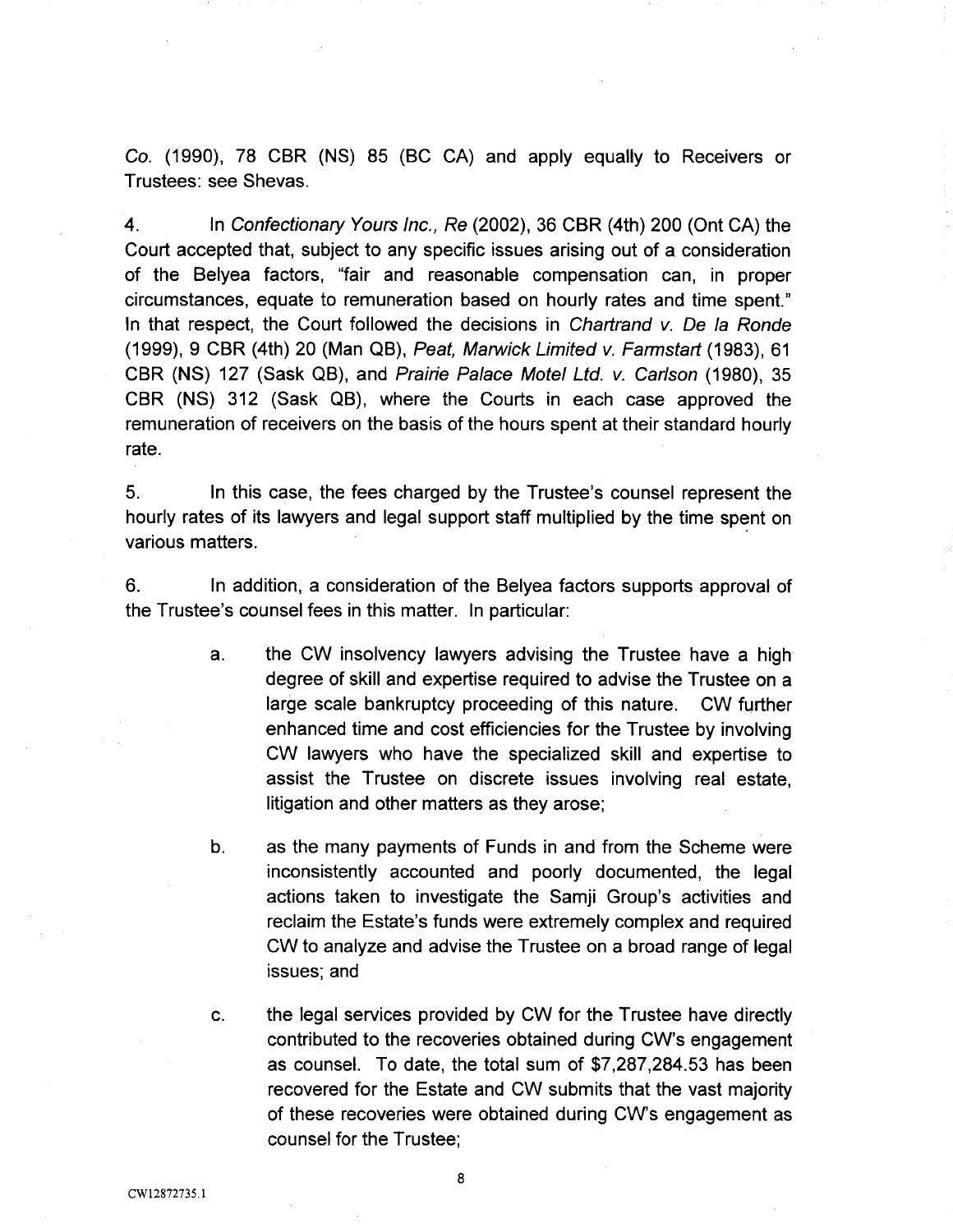7. The fees sought to be approved by CW have been approved by the Trustee and the Inspectors.

<sup>8</sup>. As a result of the foregoing, CW submits that its fees and disbursements are fair and reasonable.

### Part 4: MATERIAL TO BE RELIED ON

- 1. The Affidavit No. 1 of Christopher J. Ramsay, made August 9, 2019;
- <sup>2</sup>. Trustee's First Report to the Court filed March 13, 2015; and
- 3. Trustee's Second Report to the Court filed November 20, 2015.

<sup>T</sup>he applicant estimates that the application will take 30 minutes.

### X This matter is not within the jurisdiction of the Master.

<sup>T</sup>O THE PERSONS RECEIVING THIS NOTICE OF APPLICATION: If you wish to <sup>r</sup>espond to this Notice of Application, you must, within 5 business days after service of <sup>t</sup>his Notice of Application or, if this application is brought under Rule 9-7, within <sup>8</sup> <sup>b</sup>usiness days of service of this Notice of Application,

- (a) file an Application Response in Form 33,
- (b) file the original of every affidavit, and of every other document, that
	- (i) you intend to refer to at the hearing of this application, and
	- (ii) has not already been filed in the proceeding, and
- (c) serve on the applicant 2 copies of the following, and on every other party of <sup>r</sup>ecord one copy of the following:
	- (i) <sup>a</sup>copy of the filed Application Response;
	- (ii) a copy of each of the filed affidavits and other documents that you intend <sup>t</sup>o refer to at the hearing of this application and that has not already been <sup>s</sup>erved on that person;
	- (iii) if this application is brought under Rule 9-7, any notice that you are <sup>r</sup>equired to give under Rule 9-7(9).

Date:  $\sqrt{3}$  / August / 2019

Solicitor for the Applicants, Katie G. Mak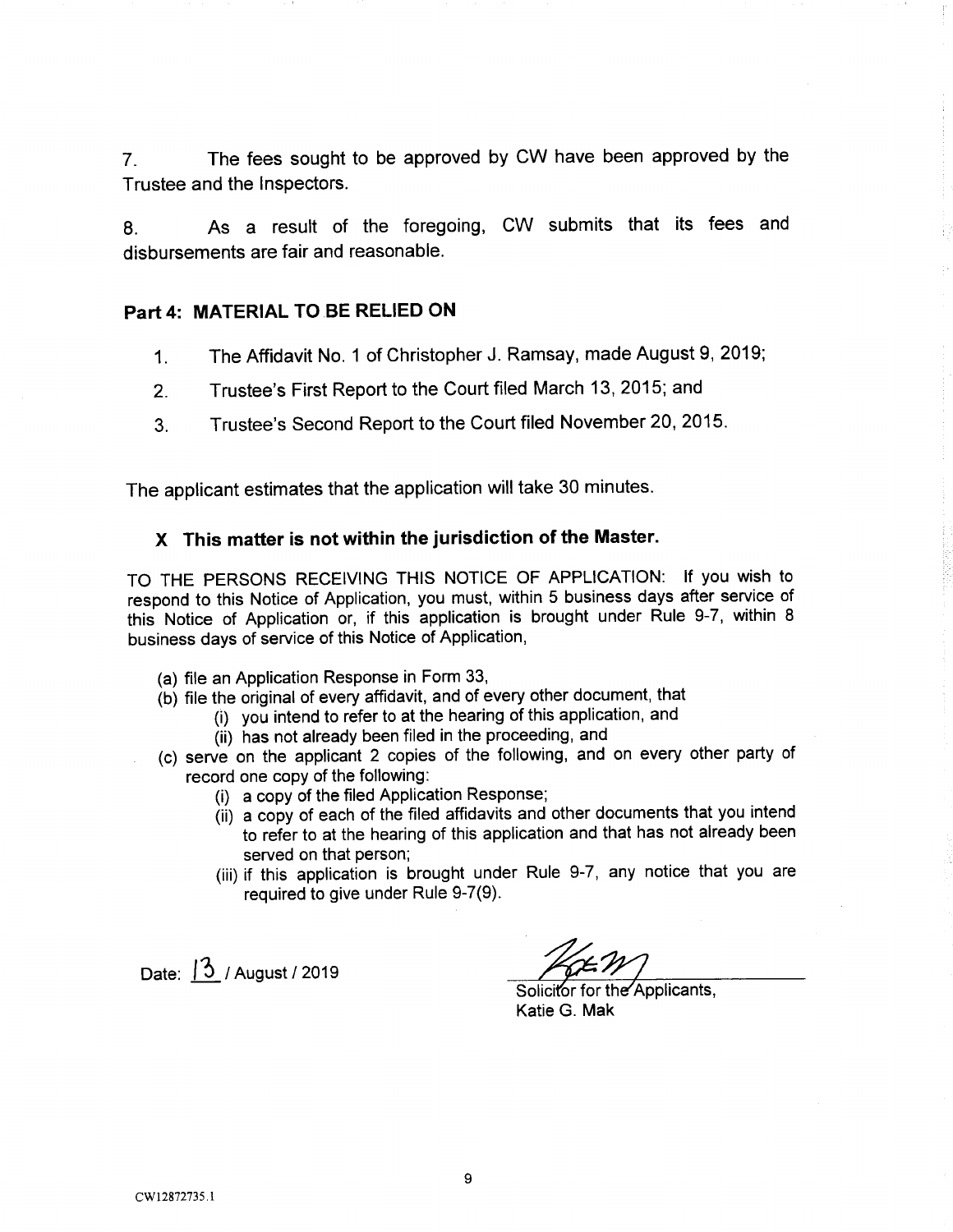| To be completed by the court only:                                                                    |
|-------------------------------------------------------------------------------------------------------|
| Order made<br>οf<br>in the terms requested in paragraphs ____<br>Part 1 of this Notice of Application |
| with the following variations and additional terms:                                                   |
|                                                                                                       |
|                                                                                                       |
| Date:                                                                                                 |
| Signature of Judge Master                                                                             |

 $\ddagger$ 

t)<br>D  $\frac{1}{\alpha}$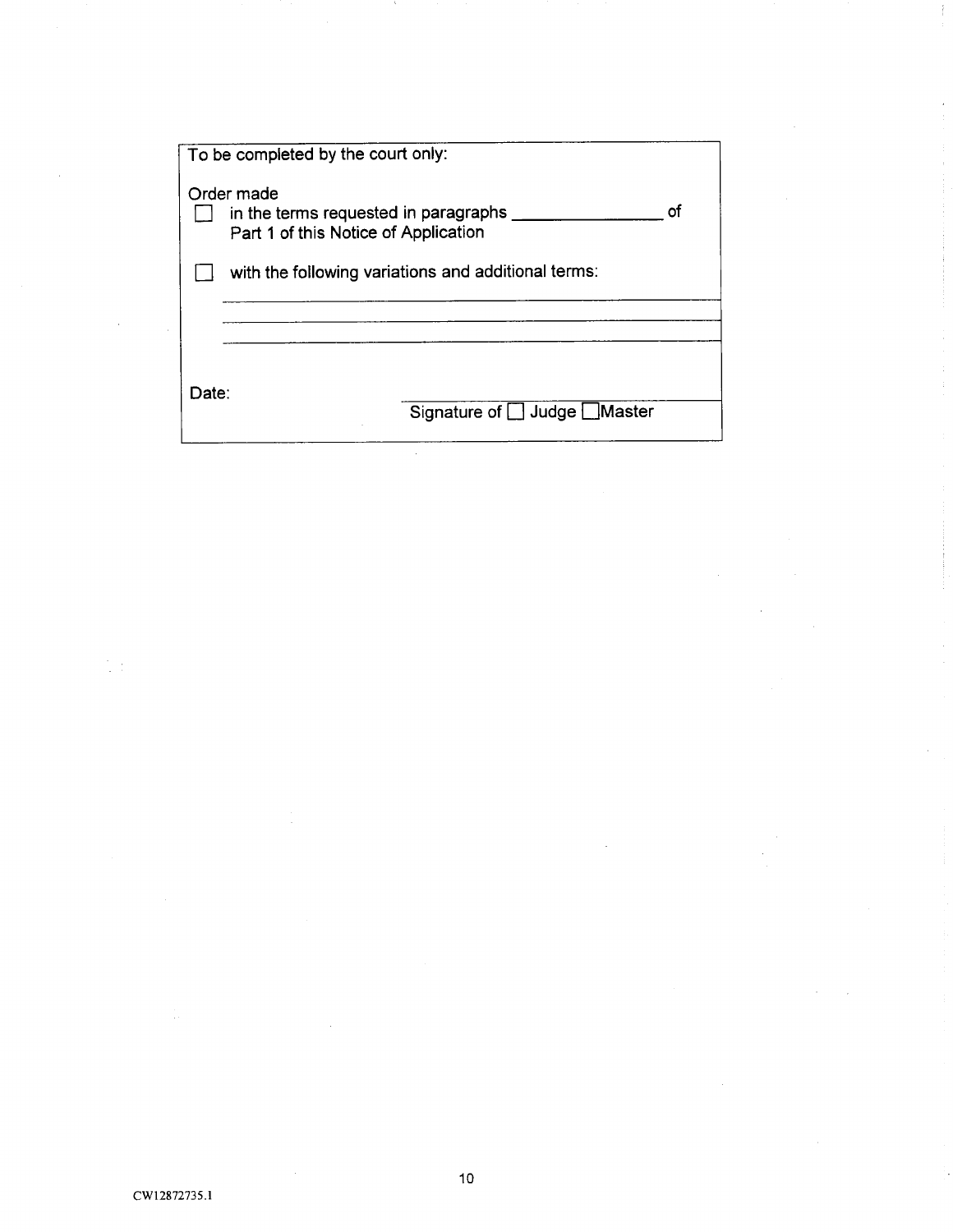### APPENDIX

### THIS APPLICATION INVOLVES THE FOLLOWING:

- ❑ discovery: comply with demand for documents
- □ discovery: production of additional documents
- □ other matters concerning document discovery
- □ extend oral discovery
- □ other matter concerning oral discovery
- ❑ amend pleadings
- ❑ add/change parties
- ❑ summary judgment
- ❑ summary trial
- ❑ service
- ❑ mediation
- ❑ adjournments
- □ proceedings at trial
- □ case plan orders: amend
- □ case plan orders: other
- ❑ experts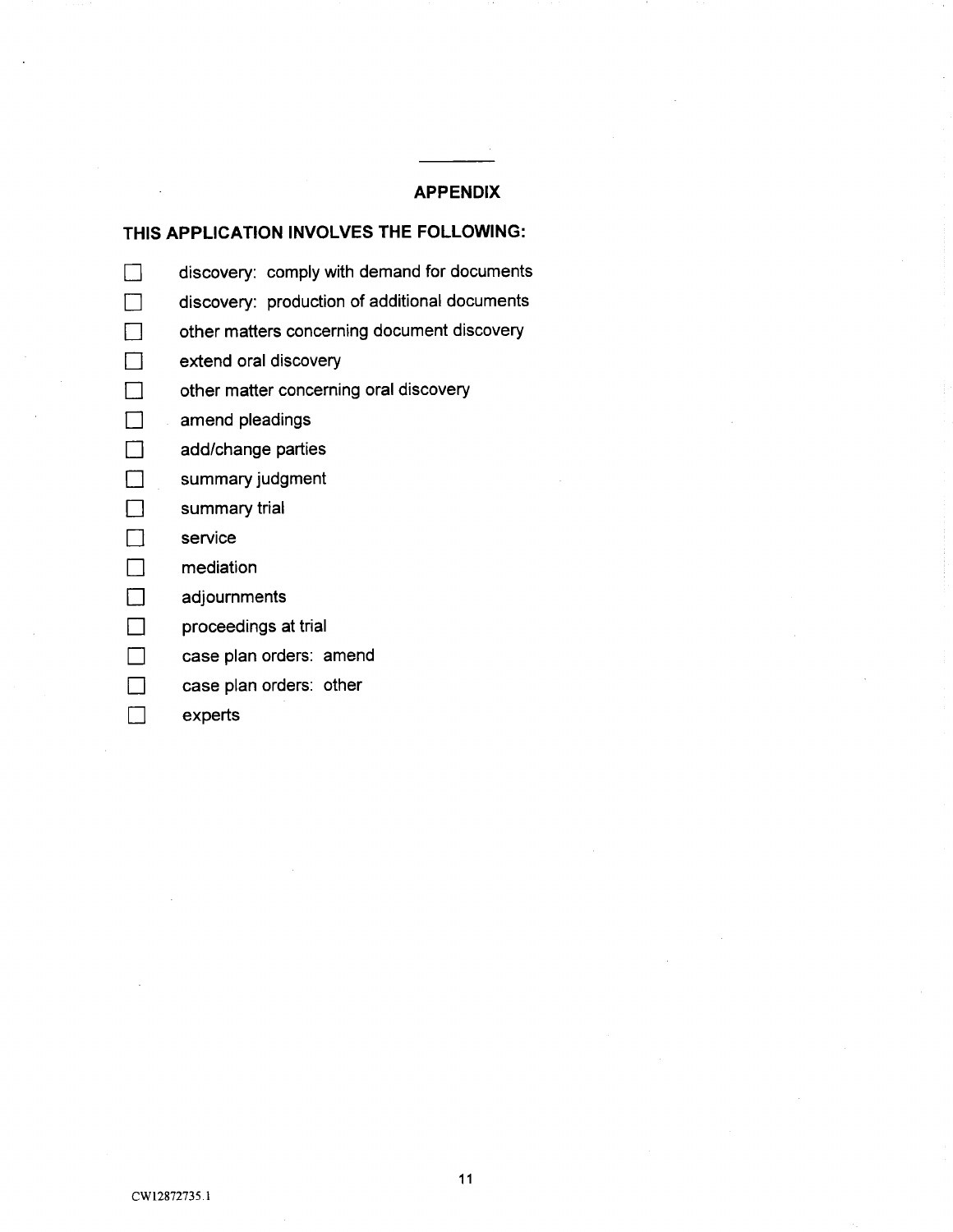ESTATE NO. 11-1693965<br>VANCOUVER REGISTRY NO. B121430 ESTATE NO. 11-1693965 VANCOUVER REGISTRY NO. B121430

# IN THE SUPREME COURT OF BRITISH COLUMBIA N THE SUPREME COURT OF BRITISH COLUMBIA

IN BANKRUPTCY AND INSOLVENCY N BANKRUPTCY AND INSOLVENCY IN THE MATTER OF THE BANKRUPTCY OF<br>RASHIDA ABDULRASUL SAMJI N THE MATTER OF THE BANKRUPTCY OF RASHIDA ABDULRASUL SAMJI

## **NOTICE OF APPLICATION<br>(PASSING OF ACCOUNT OF COUNSEL OF TRUSTEE)** (PASSING OF ACCOUNT OF COUNSEL OF TRUSTEE) NOTICE OF APPLICATION

900 - 885 West Georgia Street 900 — 885 West Georgia Street Vancouver, BC V6C 3H1<br>Tel. No. 604.687.5700<br>Fax No. 604.687.6314 Vancouver, BC V6C 3H1 **CLARK WILSON LLP**<br>Barristers & Solicitors CLARK WILSON LLP Tel. No. 604.687.5700 Fax No. 604.687.6314 Barristers & Solicitors

> CW12872735.1 CW 12872735.1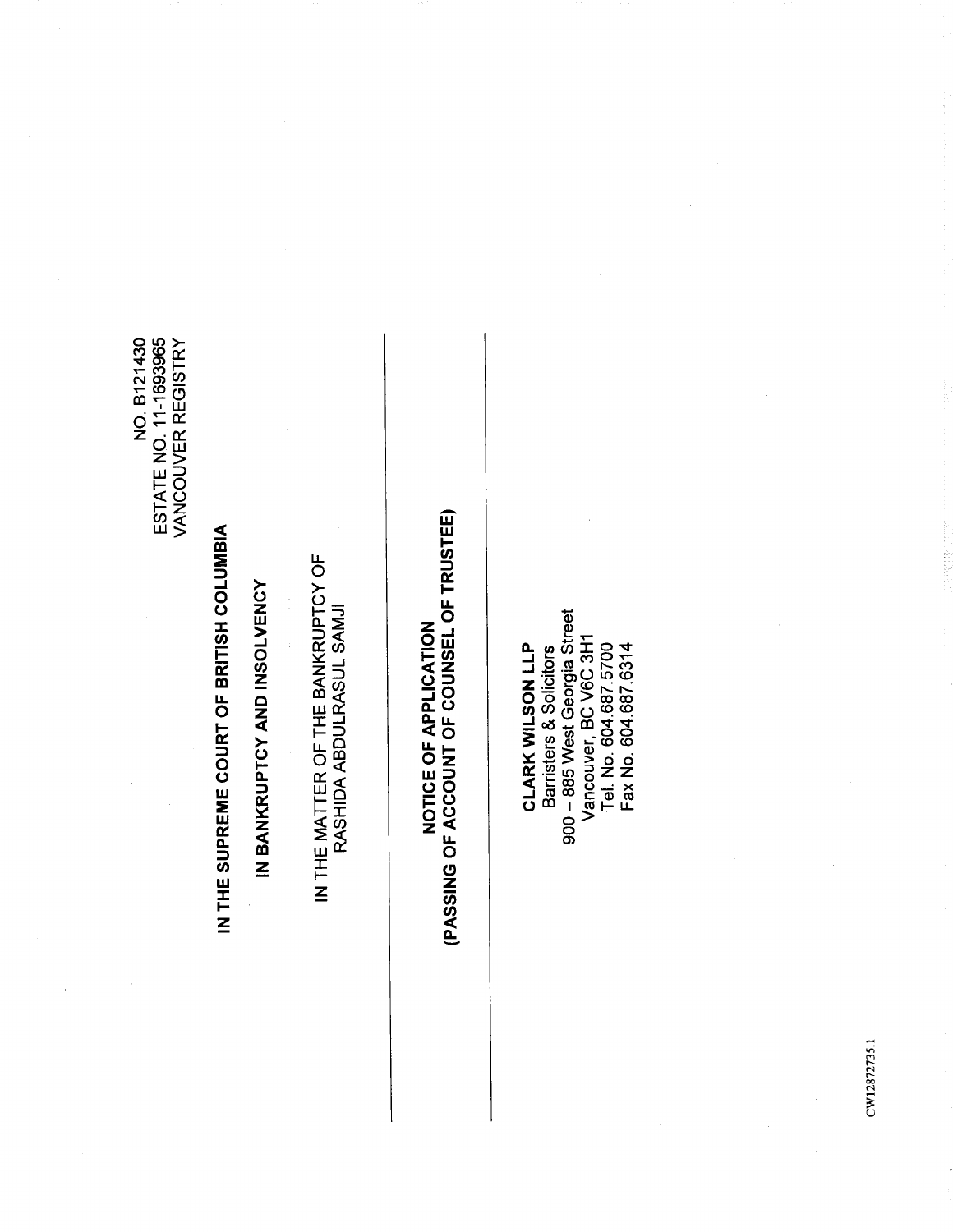### IN THE MATTER OF THE BANKRUPTCY OF SAMJI

 $\sim$   $^{\circ}$ 

### **SERVICE LIST - ALL ACTIONS**

Updated: August 9, 2019

| Clark Wilson LLP               |                                                     | Boale, Wood & Company Ltd.    |                                              |
|--------------------------------|-----------------------------------------------------|-------------------------------|----------------------------------------------|
| 900 - 885 West Georgia Street  |                                                     | 1140 - 800 West Pender Street |                                              |
| Vancouver, BC V6C 3H1          |                                                     | Vancouver, B.C. V6C 2V6       |                                              |
|                                |                                                     |                               |                                              |
| <b>Attention:</b>              | Christopher J. Ramsay                               | <b>Attention:</b>             | John McEown                                  |
|                                | <b>Katie Mak</b>                                    |                               |                                              |
|                                | Deborah Hamann-Trou (Paralegal)                     | Telephone:                    | 604-605-3335                                 |
|                                |                                                     | Facsimile:                    | 604-605-3359                                 |
| Telephone:                     | 604-643-3176                                        | Email:                        | jmceown@boalewood.ca                         |
| Fax:                           | 604-687-6314                                        |                               |                                              |
| Email:                         | cir@cwilson.com                                     | Trustee of the Bankrupts      |                                              |
|                                | kgm@cwilson.com                                     |                               |                                              |
|                                | dht@cwilson.com                                     |                               |                                              |
|                                |                                                     |                               |                                              |
| <b>Counsel for the Trustee</b> |                                                     |                               |                                              |
|                                |                                                     |                               |                                              |
|                                |                                                     |                               |                                              |
| <b>Harper Grey</b>             |                                                     |                               | Hordo Bennett Mounteer LLP                   |
|                                | 650 W Georgia St., Suite 3200                       | 1400 - 128 West Pender        |                                              |
|                                | Vancouver, BC V6B 4P7                               | Vancouver, BC V6B 1R8         |                                              |
|                                |                                                     |                               |                                              |
| <b>Attention:</b>              | Rod Anderson                                        | <b>Attention:</b>             | Paul R. Bennett                              |
|                                | <b>Owais Ahmed</b>                                  |                               | Reidar Mogerman                              |
|                                |                                                     |                               |                                              |
| Telephone:                     | 604-687.0411                                        | Telephone:                    |                                              |
| Fax:                           | 604-                                                | Fax:                          | 604-639-3681                                 |
| Email:                         |                                                     | Email:                        | pb@hbmlaw.com                                |
|                                | randerson@harpergrey.com /<br>oahmed@harpergrey.com |                               | rmogerman@cfmlawyers.ca                      |
|                                |                                                     |                               |                                              |
|                                |                                                     |                               | Counsel for Lawrence and Jun Jer and Janette |
| <b>Samji and Associates</b>    | Counsel for Rashida Samji, Samji Holdings and       | Scott                         |                                              |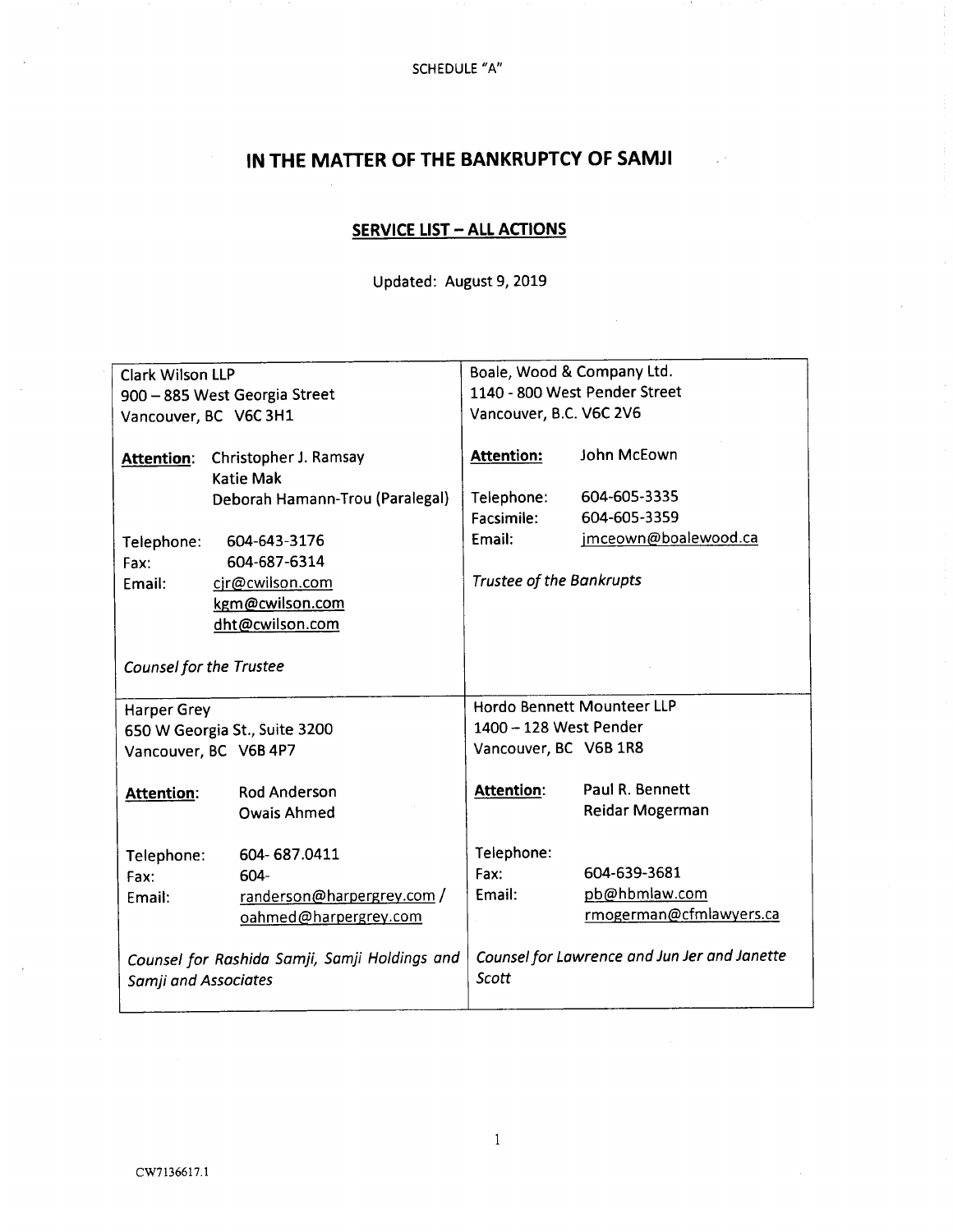$\frac{1}{\alpha}$ 

|                                    |                                       |                             |                             | Blake, Cassels & Graydon LLP |
|------------------------------------|---------------------------------------|-----------------------------|-----------------------------|------------------------------|
| Fasken Martineau DuMoulin LLP      |                                       | 595 Burrard St., Suite 2600 |                             |                              |
| 2900, 550 Burrard St.              |                                       | Vancouver, BC V7X 1L3       |                             |                              |
| Vancouver, BC V6C 2K1              |                                       |                             |                             |                              |
| Attention:                         | <b>Tracey Cohen</b>                   |                             | <b>Attention:</b>           | Sean Boyle                   |
| Email:                             | tcohen@fasken.com                     |                             | Telephone:<br>Fax:          |                              |
| <b>Counsel for Vancity Savings</b> |                                       |                             | Email:                      | sean.boyle@blakes.com        |
|                                    |                                       |                             | Counsel for Arvin Patel     |                              |
| McCarthy Tétrault LLP              |                                       |                             | Gowlings                    |                              |
| 1300 - 777 Dunsmuir Street         |                                       |                             | 550 Burrard St., Suite 2300 |                              |
| P.O. Box 10424, Pacific Centre     |                                       |                             | Vancouver, BC V6C 2B5       |                              |
| Vancouver BC V7Y 1K2               |                                       |                             |                             |                              |
|                                    |                                       |                             | <b>Attention:</b>           | <b>Shayne Strukoff</b>       |
| Attention:                         | <b>Jill Yates</b>                     |                             |                             |                              |
|                                    | <b>Alex Cocks</b>                     |                             | Email:                      | shayne.strukoff@gowlings.com |
|                                    |                                       |                             |                             |                              |
| Telephone:                         | 604-643-7908                          |                             | <b>Counsel for RBC</b>      |                              |
| Fax:                               | 604-622-5708                          |                             |                             |                              |
| Email:                             | jyates@mccarthy.ca/                   |                             |                             |                              |
|                                    | acocks@mccarthy.ca                    |                             |                             |                              |
|                                    |                                       |                             |                             |                              |
| Counsel for TD Bank                |                                       |                             |                             |                              |
|                                    |                                       |                             |                             |                              |
| <b>Hunter Litigation Chambers</b>  |                                       |                             | South Coast Law Group       |                              |
|                                    | Suite 2100 - 1040 W Georgia St.       |                             | $6 - 1524391$ Avenue        |                              |
| Vancouver, BC V6E 4H1              |                                       |                             | Surrey, BC V3R 8P8          |                              |
|                                    |                                       |                             | (604) 496-5096              |                              |
| Attention:                         | Ken McEwan, QC                        |                             |                             | David Greig                  |
|                                    |                                       |                             | Attention:                  | Elaine (paralegal)           |
|                                    | Email: kmcewan@litigationchambers.com |                             | CC:                         |                              |
|                                    | Worldsource                           | Financial                   | Email:                      | david@southcoastlaw.ca       |
| for<br>Counsel                     |                                       |                             |                             | elaine@southcoastlaw.ca      |
| Management                         |                                       |                             |                             |                              |
|                                    |                                       |                             | Counsel for Kim Kratky      |                              |

 $\bar{z}$ 

 $\bar{z}$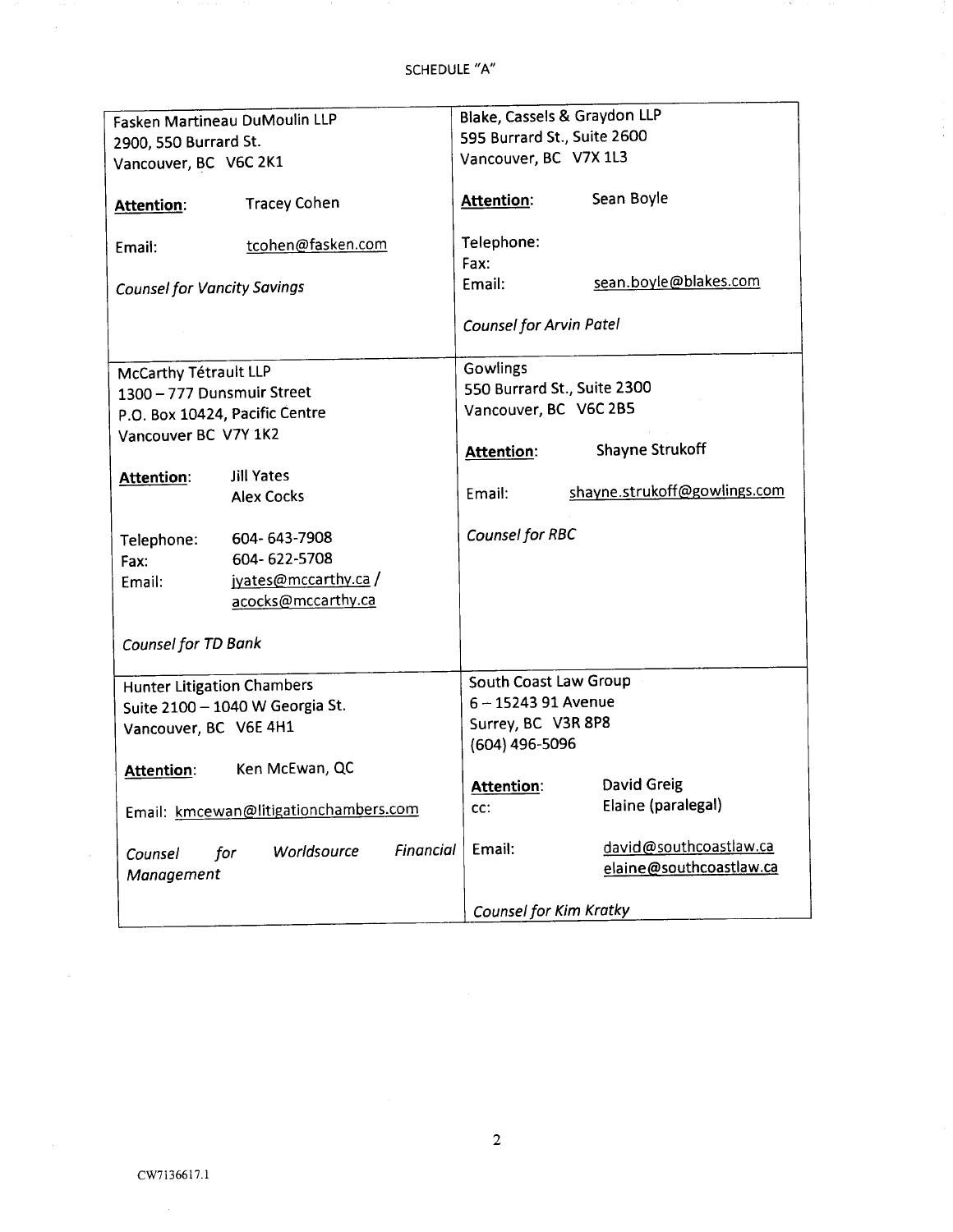|                                          | Hamilton Duncan Armstrong & Stewart Law      | Pyper Law Group               |                            |
|------------------------------------------|----------------------------------------------|-------------------------------|----------------------------|
| Corporation<br>1450 - 13401 108th Avenue |                                              | 5455 152 <sup>nd</sup> Street |                            |
|                                          |                                              | South Surrey, BC V3S 5A5      |                            |
| Surrey, BC V3T 5T3                       |                                              |                               |                            |
|                                          |                                              | <b>Attention:</b>             | <b>Gerhard Pyper</b>       |
| Attention:                               | <b>Robert Rogers</b>                         |                               |                            |
|                                          | David Hunter                                 | Email:                        | Gerhard@pyperlaw.com       |
|                                          |                                              |                               |                            |
|                                          | <b>Wendy Traill</b>                          | Counsel for Kelly             |                            |
| CC:                                      |                                              |                               |                            |
|                                          |                                              |                               |                            |
| Email:                                   | rbr@hdas.com                                 |                               |                            |
|                                          | dah@hdas.com                                 |                               |                            |
|                                          | wat@hdas.com                                 |                               |                            |
| Tel:                                     | 604-581-4677                                 |                               |                            |
| Fax:                                     | 604-581-5947                                 |                               |                            |
|                                          |                                              |                               |                            |
| Counsel for Bellrose-Fox                 |                                              |                               |                            |
|                                          |                                              |                               |                            |
|                                          | Eyford MacAulay Shaw & Padmanabhan LLP       |                               |                            |
|                                          | 1510 - 650 West Georgia Street               | <b>Attention:</b>             | Larry Gold                 |
| PO Box 11635                             |                                              |                               |                            |
| Vancouver, BC V6B 4N9                    |                                              | Email:                        | larrythelawyer@shaw.ca     |
|                                          |                                              |                               |                            |
| <b>Attention:</b>                        | Doug Eyford                                  | Counsel for Datta             |                            |
|                                          |                                              |                               |                            |
|                                          |                                              |                               |                            |
| Email:                                   | deyford@emlawyers.ca                         |                               |                            |
|                                          |                                              |                               |                            |
| Counsel for SunLife                      |                                              |                               |                            |
|                                          |                                              |                               |                            |
|                                          | David F. Sutherland & Associates             | Andrew Schroeder              |                            |
| 2000 Ontario Street                      |                                              | 500 - 525 Seymour Street      |                            |
| Vancouver, BC V5T 2W7                    |                                              | Vancouver, BC V6B 3H7         |                            |
|                                          |                                              |                               |                            |
|                                          | Attention: David F. Sutherland               | <b>Attention:</b>             | <b>Drew Schroeder</b>      |
|                                          |                                              |                               |                            |
| Telephone:                               | 604-737-8711                                 | Email:                        | fschroeder@schroeder.bc.ca |
| Email:                                   | dfs@dfsutherland.com                         |                               |                            |
|                                          |                                              | <b>Counsel for Manning</b>    |                            |
|                                          |                                              |                               |                            |
|                                          | Counsel for Mohinder Singh Sandhu, Parminder |                               |                            |
|                                          | Vickram, Dr. Cameron Vickram and Atul K.     |                               |                            |
| Mehra                                    |                                              |                               |                            |
|                                          |                                              |                               |                            |

 $\mathcal{L}$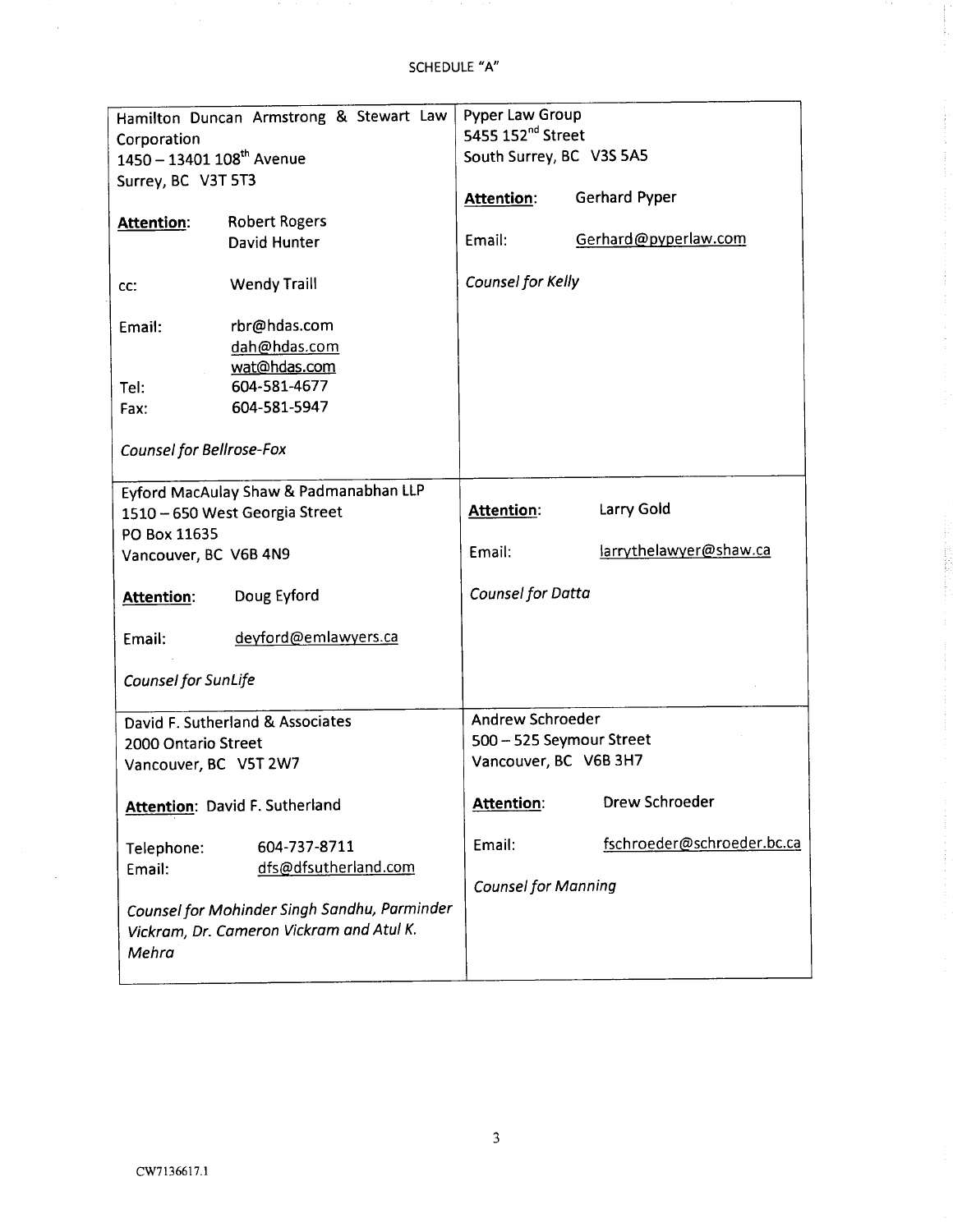| Lawson Lundell LLP                          |                                               | <b>Bull Housser Tupper LLP</b>             |                                                |  |
|---------------------------------------------|-----------------------------------------------|--------------------------------------------|------------------------------------------------|--|
| 925 W Georgia St., Suite 1600               |                                               | Suite 3000 - 1055 W Georgia St.            |                                                |  |
| Vancouver, BC V6C 3L2                       |                                               | Vancouver, BC V6E 3R3                      |                                                |  |
| Attention:                                  | <b>William Roberts</b>                        | <b>Attention:</b>                          | <b>Kieran Siddall</b>                          |  |
| Telephone:                                  | 604-631-9163                                  | Email:                                     | kes@bht.com                                    |  |
| Email:                                      | wroberts@lawsonlundell.com                    |                                            |                                                |  |
| <b>Counsel for BC Securities Commission</b> |                                               |                                            | Counsel for Court Appointed Receiver, MNP Ltd. |  |
| The Society of Notaries Public of B.C.      |                                               | Morgan Creek Corporate Centre              |                                                |  |
| Suite 1220 - 625 Howe Street                |                                               | #302, 15252 - 32 Avenue                    |                                                |  |
| Vancouver, BC V6C 2T6                       |                                               | Surrey, BC V3S OR7                         |                                                |  |
|                                             |                                               |                                            |                                                |  |
| Attention:                                  | <b>Ron Usher</b>                              | Attention:                                 | <b>Robert Doran</b>                            |  |
|                                             | <b>Todd McKendrick</b>                        |                                            | 604-542-9455                                   |  |
|                                             |                                               | Telephone:                                 | 604-542-9493                                   |  |
| Telephone:                                  | 778-327-6386                                  | Fax:                                       |                                                |  |
| Email:                                      | Rusher@society.notaries.bc.ca                 | Email:                                     | rdoran@radoranlaw.com                          |  |
|                                             | tmckendrick@maclaw.bc.ca                      |                                            |                                                |  |
|                                             |                                               |                                            | Counsel for Jatinder and Randip Gill           |  |
|                                             | <b>Counsel for Society of Notaries Public</b> |                                            |                                                |  |
| <b>British Columbia</b>                     |                                               | Arvay Finlay                               |                                                |  |
|                                             | Office of the Superintendent of Bankruptcy    |                                            | 1512 - 808 Nelson Street                       |  |
|                                             | 300 Georgia Street W, Suite 2000              | Box 12149 Nelson Square Vancouver, BC, V6Z |                                                |  |
| Vancouver, BC V6B 6E1                       |                                               | 2H <sub>2</sub>                            |                                                |  |
|                                             |                                               | <b>Attention: Mark Underhill</b>           |                                                |  |
|                                             |                                               | Telephone:                                 | 604-696-9828                                   |  |
|                                             |                                               | Email:                                     | munderhill@arvayfinlay.ca                      |  |
|                                             |                                               |                                            |                                                |  |
|                                             |                                               | <b>Counsel for Eric Manning</b>            |                                                |  |
|                                             | <b>Whitelaw Twining Law Corporation</b>       | Nirmal Binnag & Sukhjinder Binnag          |                                                |  |
| 200 Granville St. #2400                     |                                               | 14792 - 74th Avenue                        |                                                |  |
| Vancouver, BC V6C 1S4                       |                                               | Surrey, BC V3S 8Y8                         |                                                |  |
|                                             |                                               |                                            |                                                |  |
| <b>Attention: Ryan Darby</b>                |                                               | Telephone:                                 | 604-761-2923                                   |  |
|                                             |                                               | Email:                                     | nirmal.binnag@gmail.com                        |  |
| Telephone:                                  | 604-682-5466                                  |                                            |                                                |  |
| Email:                                      | rdarby@wt.ca                                  | On their own behalf                        |                                                |  |
|                                             |                                               |                                            |                                                |  |
| Counsel for Kanester Johal                  |                                               |                                            |                                                |  |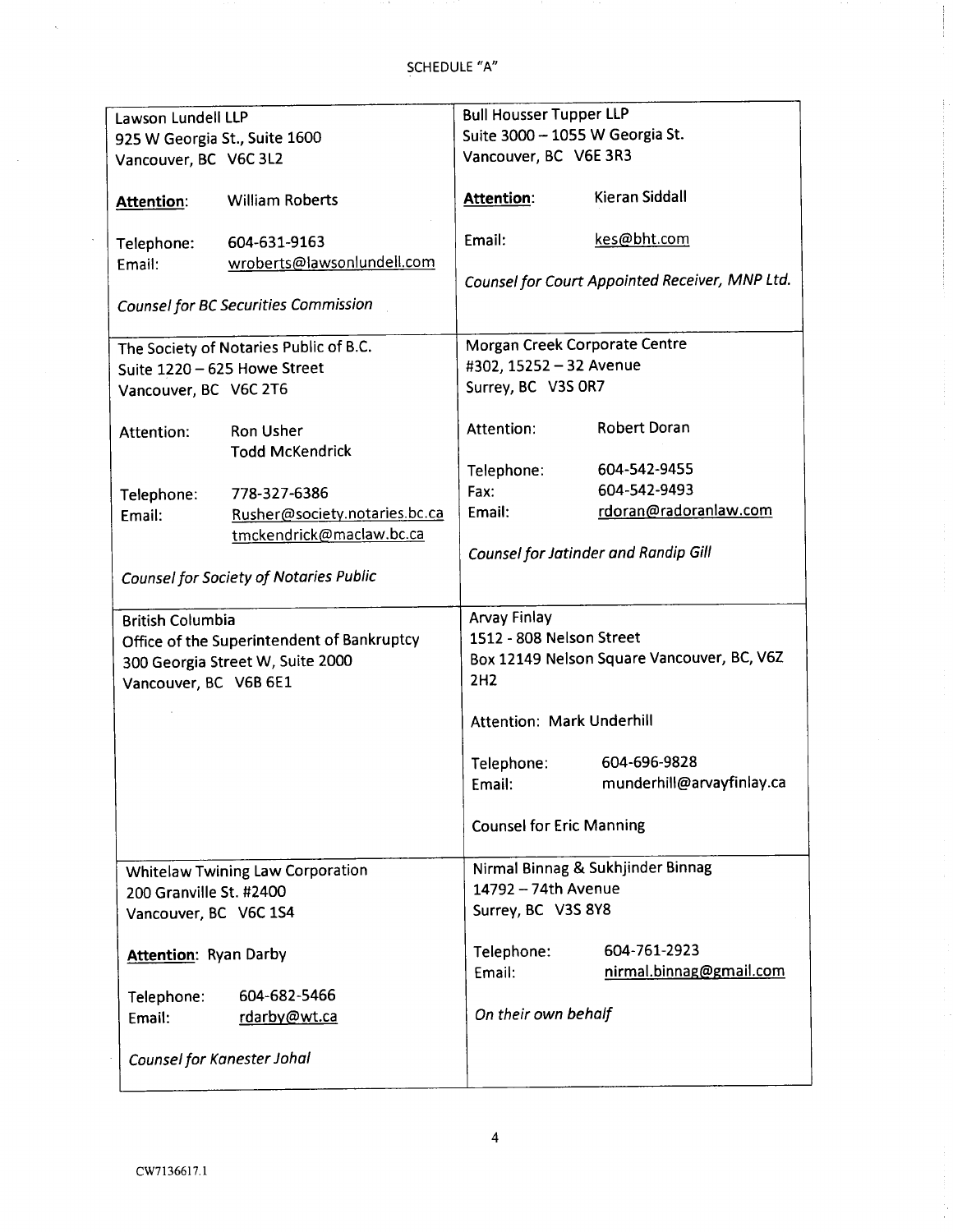|                                      | Sugden, McFee & Roos LLP                                    |  |  |
|--------------------------------------|-------------------------------------------------------------|--|--|
| Inspectors:                          | The Landing                                                 |  |  |
| Email: pb@hbmlaw.com                 | 700 - 375 Water Street                                      |  |  |
| Email: Rusher@society.notaries.bc.ca | Vancouver, BC V6B 5C6                                       |  |  |
|                                      | Attention: Michael D. Shirreff                              |  |  |
|                                      | 604.687.7700<br>Telephone:<br>mshirreff@smrlaw.ca<br>Email: |  |  |
|                                      | Counsel for Dr. Prakash Amin & Ansun<br>Enterprises Ltd.    |  |  |
| Shapray Cramer Fitterman Lamer LLP   |                                                             |  |  |
| Suite 670 - 999 Canada Place         |                                                             |  |  |
| <b>World Trade Centre</b>            |                                                             |  |  |
| Vancouver, BC V6C 3E1                |                                                             |  |  |
| <b>Francis Lamer</b><br>Attention:   |                                                             |  |  |
| francis@scfl-law.com<br>Email:       |                                                             |  |  |
| <b>Counsel for Sunil Sinha</b>       |                                                             |  |  |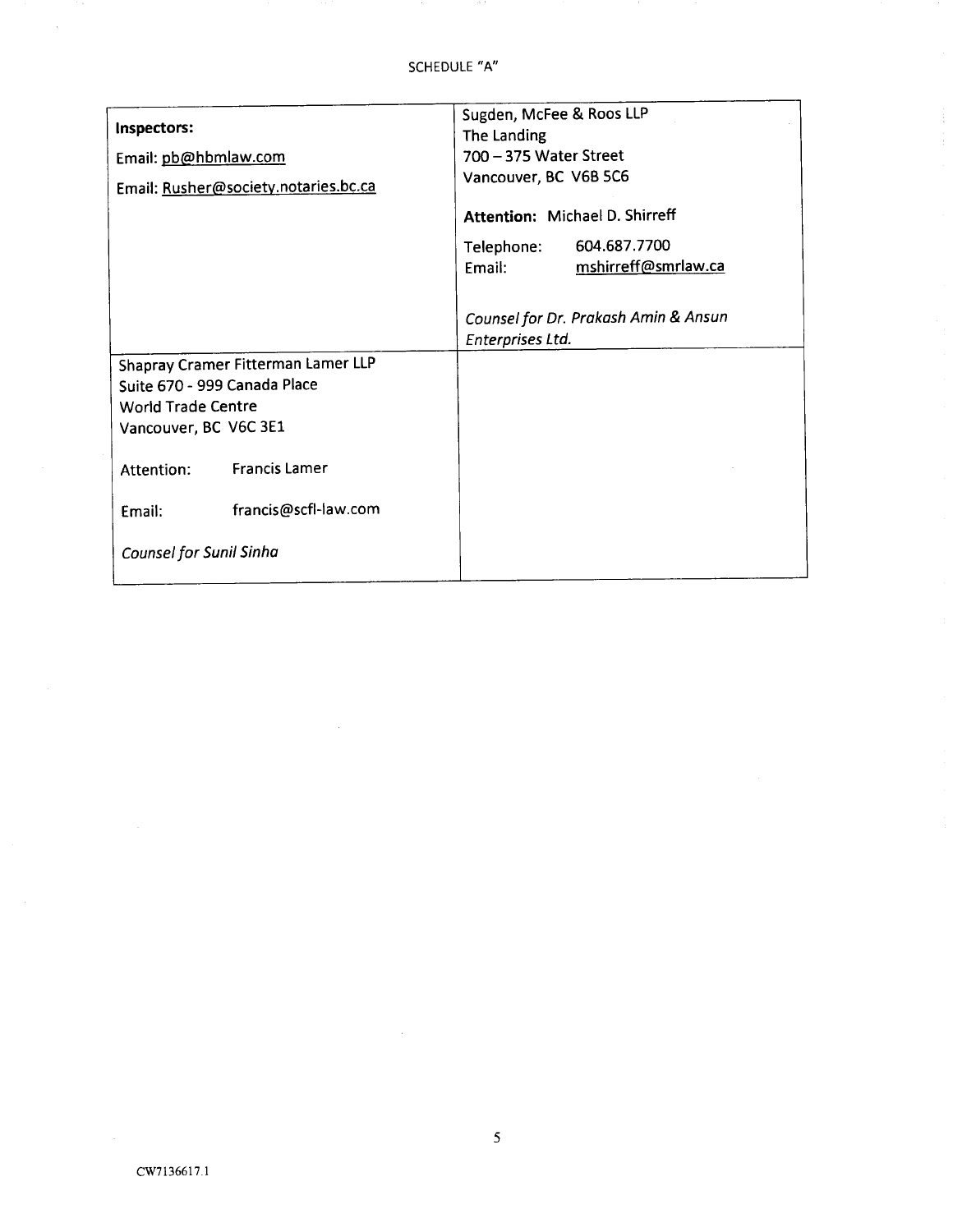COURT NO. B121430 ESTATE NO. 11-1693965 VANCOUVER REGISTRY

### IN THE SUPREME COURT OF BRITISH COLUMBIA

### IN BANKRUPTCY AND INSOLVENCY

IN THE MATTER OF THE BANKRUPTCY OF RASHIDA ABDULRASUL SAMJI

### ORDER MADE AFTER APPLICATION (Passing of Accounts)

THE HONOURABLE JUSTICE

BEFORE  $(1, 2)$  (1)  $(2, 2)$  (1)  $(3, 2)$  (1)  $(4, 2)$  (1)  $(5, 2)$  (1)  $(6, 2)$  (1)  $(7, 2)$  (1)  $(8, 2)$  (1)  $(9, 2)$  (1)  $(1, 2)$  (1)  $(1, 2)$  (1)  $(1, 2)$  (1)  $(1, 2)$  (1)  $(1, 2)$  (1)  $(1, 2)$  (1)  $(1, 2)$  (1)  $(1, 2)$ 

<sup>O</sup>N THE APPLICATION OF Clark Wilson LLP ("CW"), counsel for Boale, Wood & <sup>C</sup>ompany Ltd. (the "Trustee"), in its capacity as Trustee in Bankruptcy of Rashida <sup>A</sup>bdulrasul Samji, coming on for hearing at 800 Smithe Street, Vancouver, B.C., on this <sup>d</sup>ay and on hearing Katie G. Mak, counsel for the Trustee, AND UPON READING the <sup>m</sup>aterial filed including the Affidavit #1 of Christopher J. Ramsay, sworn August 9, <sup>2019</sup> (the "Ramsay Affidavit");

### <sup>T</sup>HIS COURT ORDERS AND DECLARES THAT:

 $\lambda$ 

)

<sup>1</sup>. The fees and disbursements of CW for services provided as counsel for the <sup>T</sup>rustee from February 2, 2016 to April 30, 2019 and set out in the Ramsay <sup>A</sup>ffidavit, are hereby approved.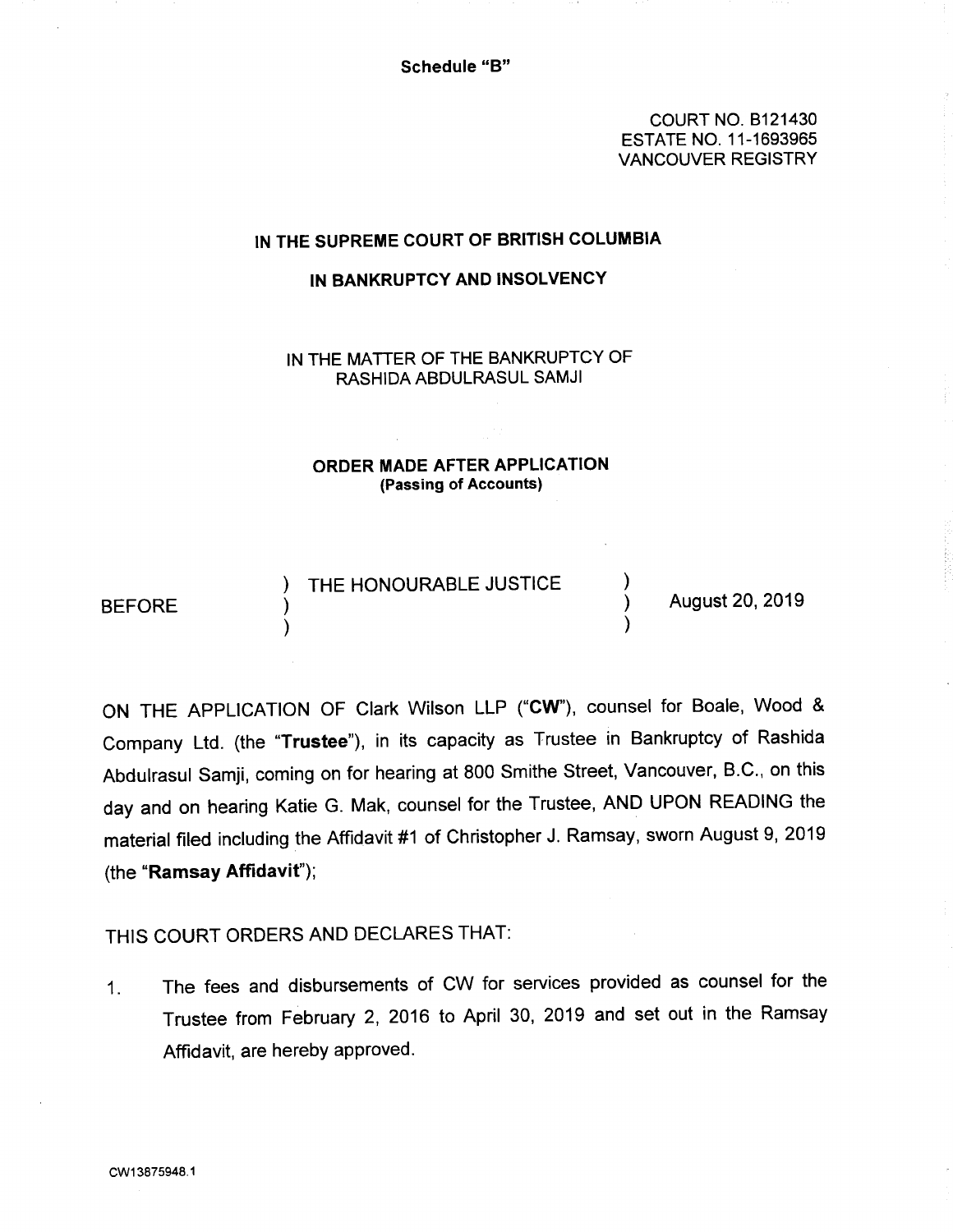2. Notwithstanding any provision herein, this Order shall not affect any person to <sup>w</sup>hom notice of these proceedings was not delivered as required by the <sup>B</sup>ankruptcy and Insolvency Act and regulations thereto, any other applicable <sup>e</sup>nactment or any other Order of this Court.

<sup>T</sup>HE FOLLOWING PARTIES APPROVE THE FORM OF THIS ORDER AND CONSENT TO <sup>E</sup>ACH OF THE ORDERS, IF ANY, THAT ARE INDICATED ABOVE AS BEING BY CONSENT:

<sup>S</sup>ignature of Katie G. Mak <sup>L</sup>awyer for the applicant, Clark Wilson LLP

BY THE COURT

REGISTRAR